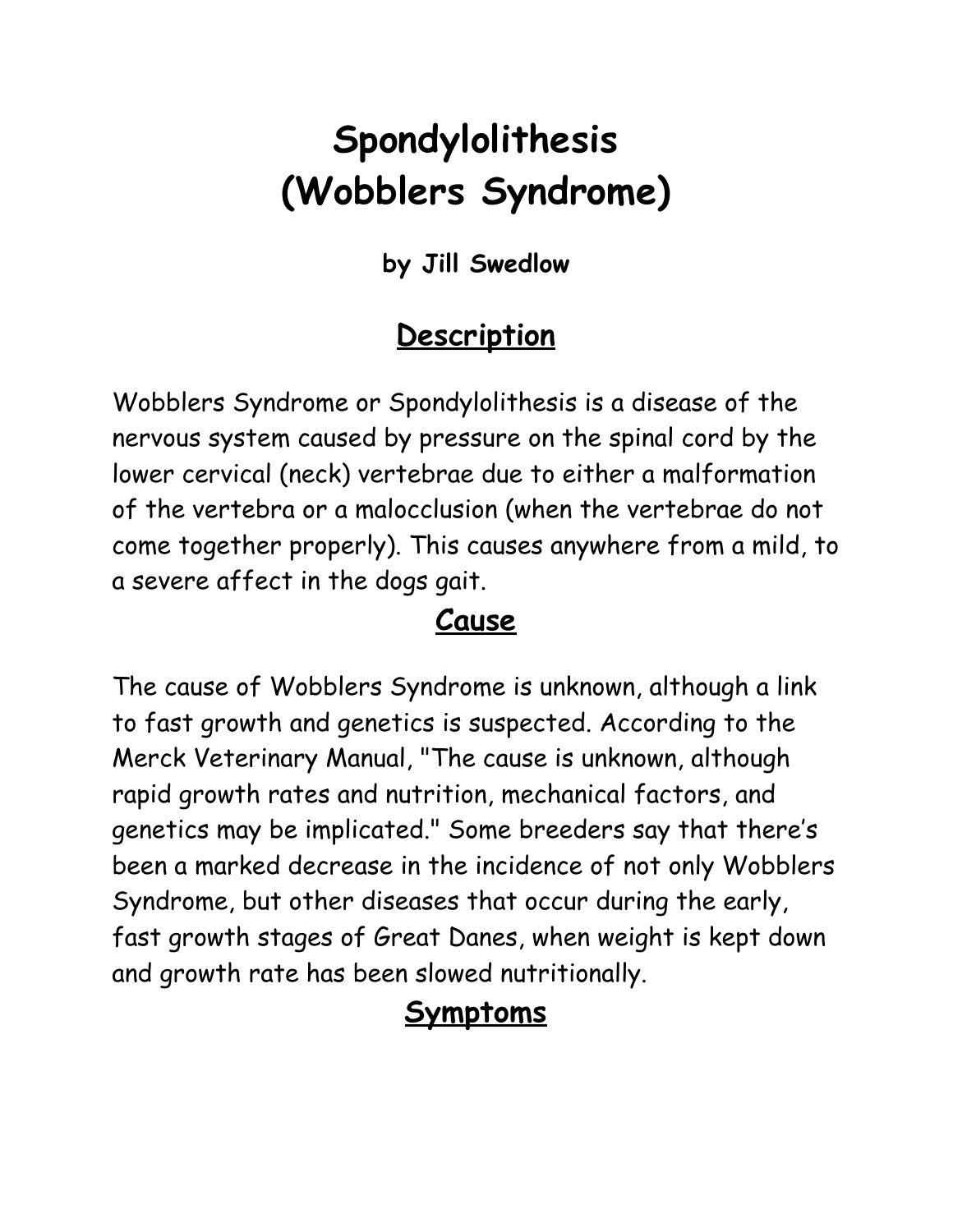Symptoms usually appear first in the rear legs as a mild uncoordination in gait (ataxia) and can escalate to involvement of the forelegs as well. The severely affected dog moves like a drunk and the uncoordination shows up most when the dog is walked and then moved sharply into a turn. An unsuspecting owner might simply conclude that his older puppy was just clumsy. Overly clumsy young Great Danes should be Wobbler suspects.

In Great Danes, Wobblers Syndrome most commonly appears from 10 months to a year and a half of age although it can manifest as old as 4 or 5 years, and as young as 5 weeks. In Doberman Pinschers it usually doesn't appear until the dog is 4 or 5 years old.

#### **Diagnosis**

A veterinarian will do a neurological work up on the dog and this often includes not only cervical spine x-rays, but a mylogram x-ray. A mylogram is not only dangerous to the dog, but is expensive. The owner should thoroughly investigate the advisability of this procedure, especially since if it is Wobblers Syndrome, surgery may not be the best option.

## **Treatment**

Treatment of Wobblers Syndrome can include the use of corticosteroids, a neck brace and surgery. The surgery fuses the 2 unstable vertebrae which relieves the pressure on the spinal cord. Unfortunately this also puts further stress on adjoining vertebrae which can cause instability to recur in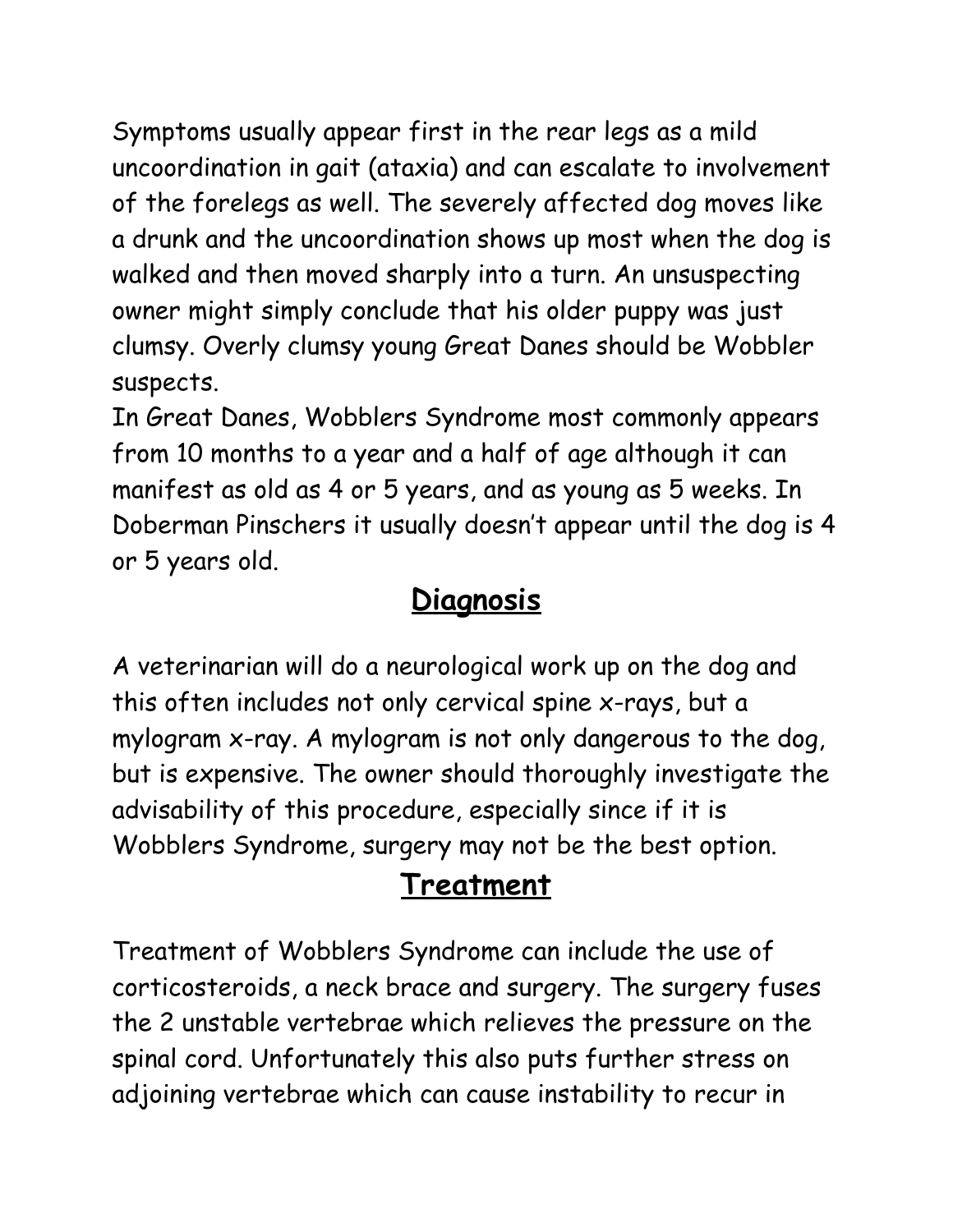them. Many Wobblers can live a long and pain free life with little or no treatment. Others deteriorate quickly and euthanasia then becomes the only kind choice.

# **WOBBLERS SYNDROME**

#### **(A personal experience) by Jill Swedlow**

Wobblers syndrome is caused by a narrowing or malformation of the spinal cervical (neck) vertebrae which causes pressure on the spinal cord itself. Other conditions can mimic the symptoms. The only definitive diagnosis of Wobblers Syndrome or Spondololithesis, is a mylogram where dye is injected into the spinal column and then the neck is flexed and x-rayed.

I've had 3 wobblers. After my first, I've never bothered to do the mylogram again, as it's very dangerous, to say nothing of the expense! Once you've seen a wobbler, you'll never forget it. However, pain is seldom a problem. In the mildest cases you'll see a mild ataxia (lack of coordination) in the hind legs which is most noticable on abrupt turns at the walk. The onset is most commonly around the age of 7 to 10 months. In Dobermans it may not show up until they're 5 years old! As the disease progresses, the forelegs can become involved. Some of the other neurological tests that a vet should do are to turn the rear foot over so that it is resting on the ground on it's top. If the dog doesn't immediately right it, you could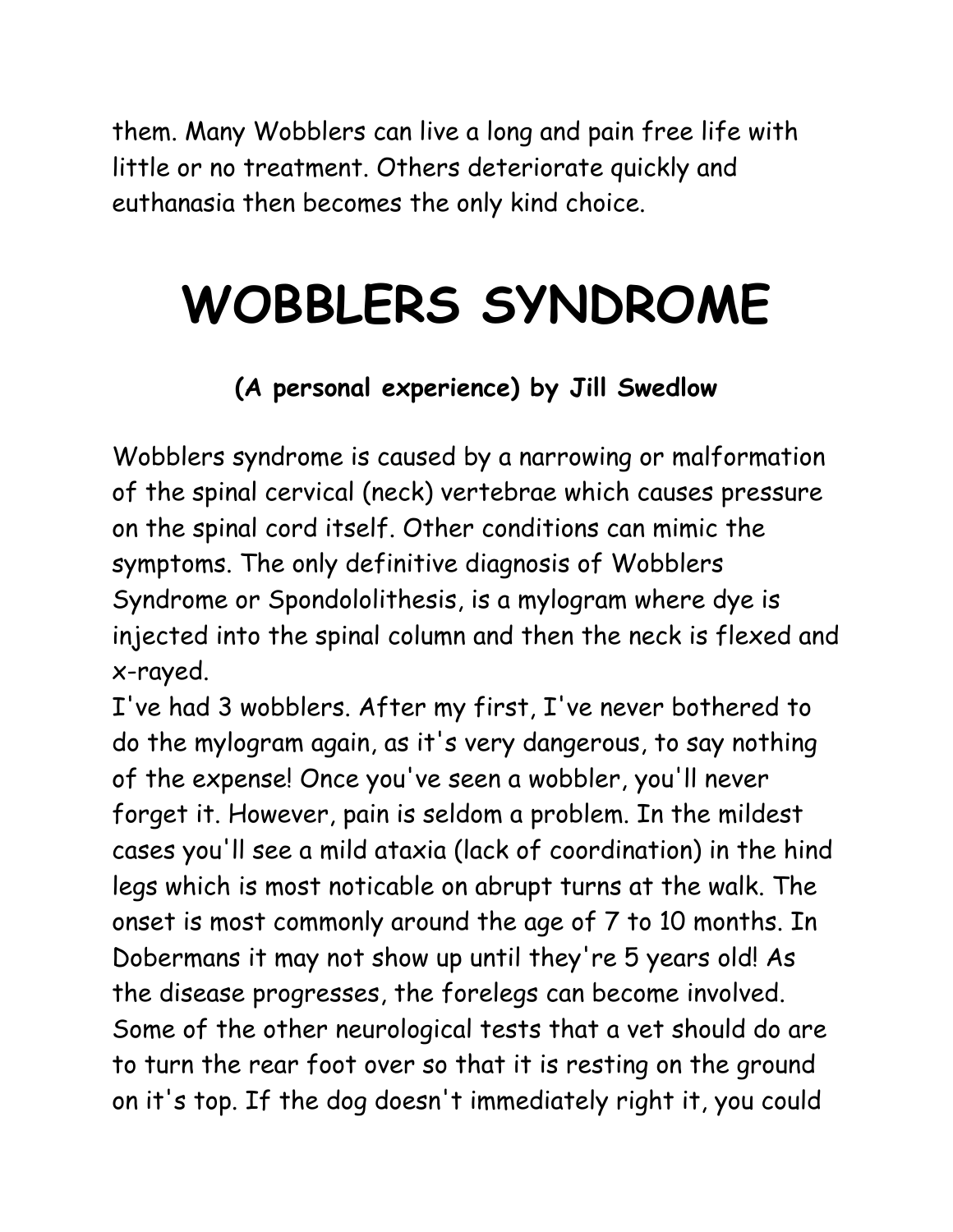be looking at wobblers syndrome. If the head is tipped up and back, it will often elicit a pain reaction. That's the first symptom I noticed in my first wobbler. She yelped and collapsed in a heap on the floor! Her name was Sunflower and she was one of the first I ever bought as a show/breeding bitCh. She was lovely. I began to notice a sort of "bouncing" motion in her rear movement. Her condition gradually worsened until at the age of 5 years, she had to be euthanized.

After her initial examination she was sent home with a neck brace which terrified her. I decided that if she was going to have to be uncomfortable, she'd be better off dead, so I took it off. She ran, played, leaped in the air and even carried 20 pound road markers around in her mouth! She never had any pain, even at the end. She just started to fall over and I couldn't stand it anymore.

My second wobbler came from my first litter. Another show beauty who's symptoms showed up around 7 months of age. Heather was placed in a loving home and lived to the ripe old age of 9 years never getting any worse. The most unusual showed up in a bitch puppy around the age of 5 WEEKS! I'd never seen nor heard of actual symptoms that young, but I never liked her movement and by the time she was about 6 weeks, she was being easily knocked down by her littermates all the time. She was so tough and plucky that I couldn't bring myself to put her down even though I figured she'd just get worse. I placed her with a good friend who had been around Sunflower and knew what to expect, except we really didn't